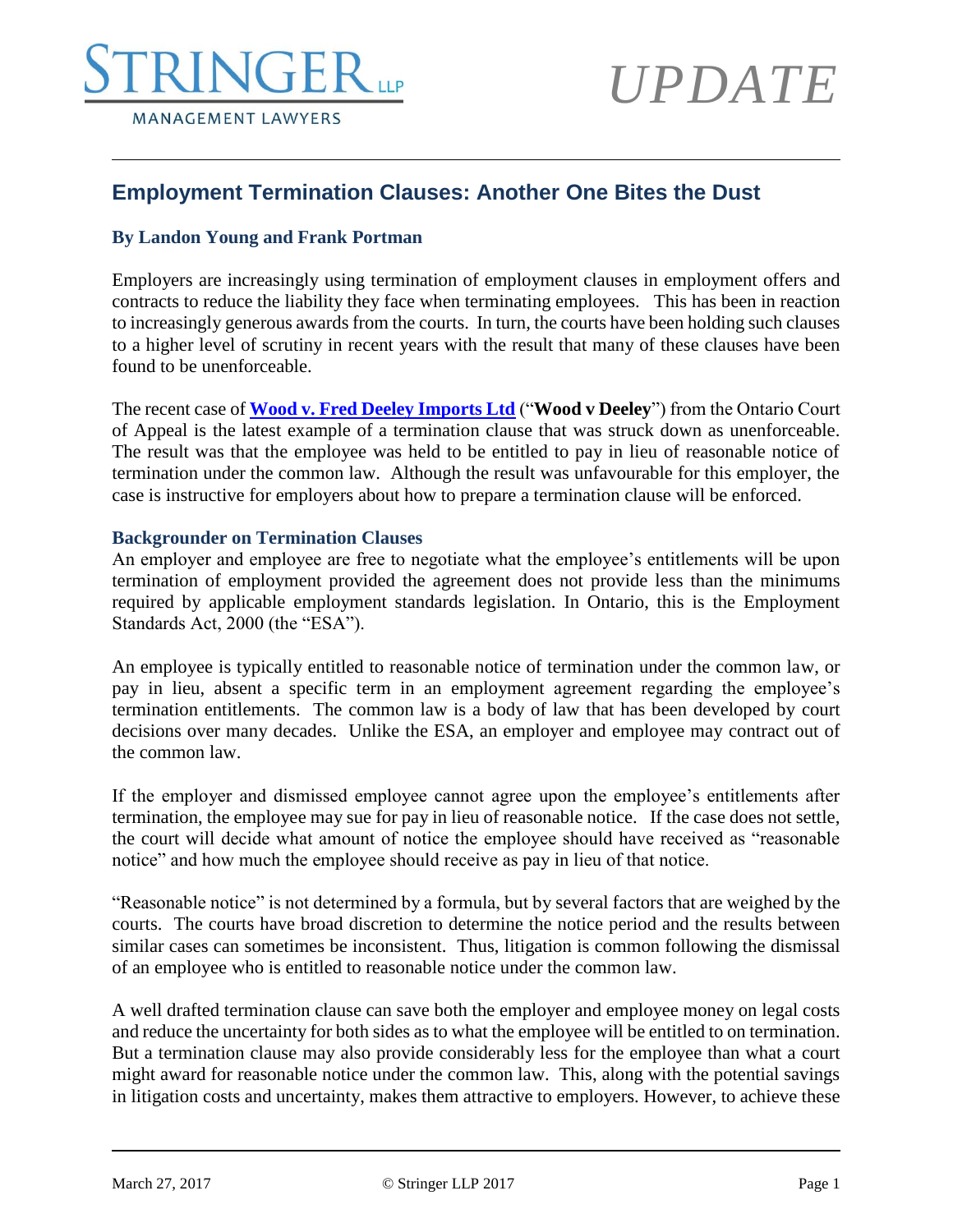savings and certainty, the termination clause must be well drafted and avoid the possibility of falling below an employee's minimum entitlement under employment standards legislation.

#### **Wood v Fred Deely Imports Ltd.**

In **Wood v Deeley**, the litigation revolved almost exclusively around whether the termination clause complied with the ESA or was unenforceable. The clause (the "Termination Clause") read as follows:

[The Company] is entitled to terminate your employment at any time without cause by providing you with 2 weeks' notice of termination or pay in lieu thereof for each completed or partial year of employment with the Company. If the Company terminates your employment without cause, the Company shall not be obliged to make any payments to you other than those provided for in this paragraph…. The payments and notice provided for in this paragraph are inclusive of your entitlements to notice, pay in lieu of notice and severance pay pursuant to the Employment Standards Act, 2000.

The motion judge on a summary judgment motion dismissed the Plaintiff's claim and found that the clause was enforceable.

However, the Court of Appeal disagreed on appeal and found that the Termination Clause was unenforceable because it fell below the minimum requirements of the ESA. The Court of Appeal found that the Termination Clause excluded benefits continuation from the employee's entitlements on termination because it did not require expressly for any payments beyond what was set out in the Termination Clause itself.

The Court of Appeal also found that, even if there were an ambiguity in the contract about whether benefits would be continued through the ESA notice period, that could not save it. For a termination clause to be enforceable, it must be in "clear, unambiguous language." Thus, if the Termination Clause could be read to exclude benefits continuation, the clause could not be relied upon by the employer to avoid reasonable notice under the common law.

The Court of Appeal also found that the Termination Clause fell short of the requirements of the ESA by failing to require severance pay (when/if applicable) to be paid out. Severance pay under the ESA, if the employee qualifies for it, cannot be avoided by giving the employee working notice of termination. If working notice were all that was given, then the Termination Clause could read as taking away the employee's right to severance pay under the ESA.

#### **Takeaways for Employers**

Employers who use termination clauses that could in any way be read as falling short of an employee's rights under the ESA run the risk of incurring liability for pay in lieu of reasonable notice under the common law. The notice periods being awarded by the courts, particularly for short service and more junior level employees, have become increasingly generous and expensive.

Clauses that are drafted in reference only to "notice" or "pay in lieu of notice", without provision for continuation of benefits or severance pay entitlements under the ESA are at risk. Clauses that